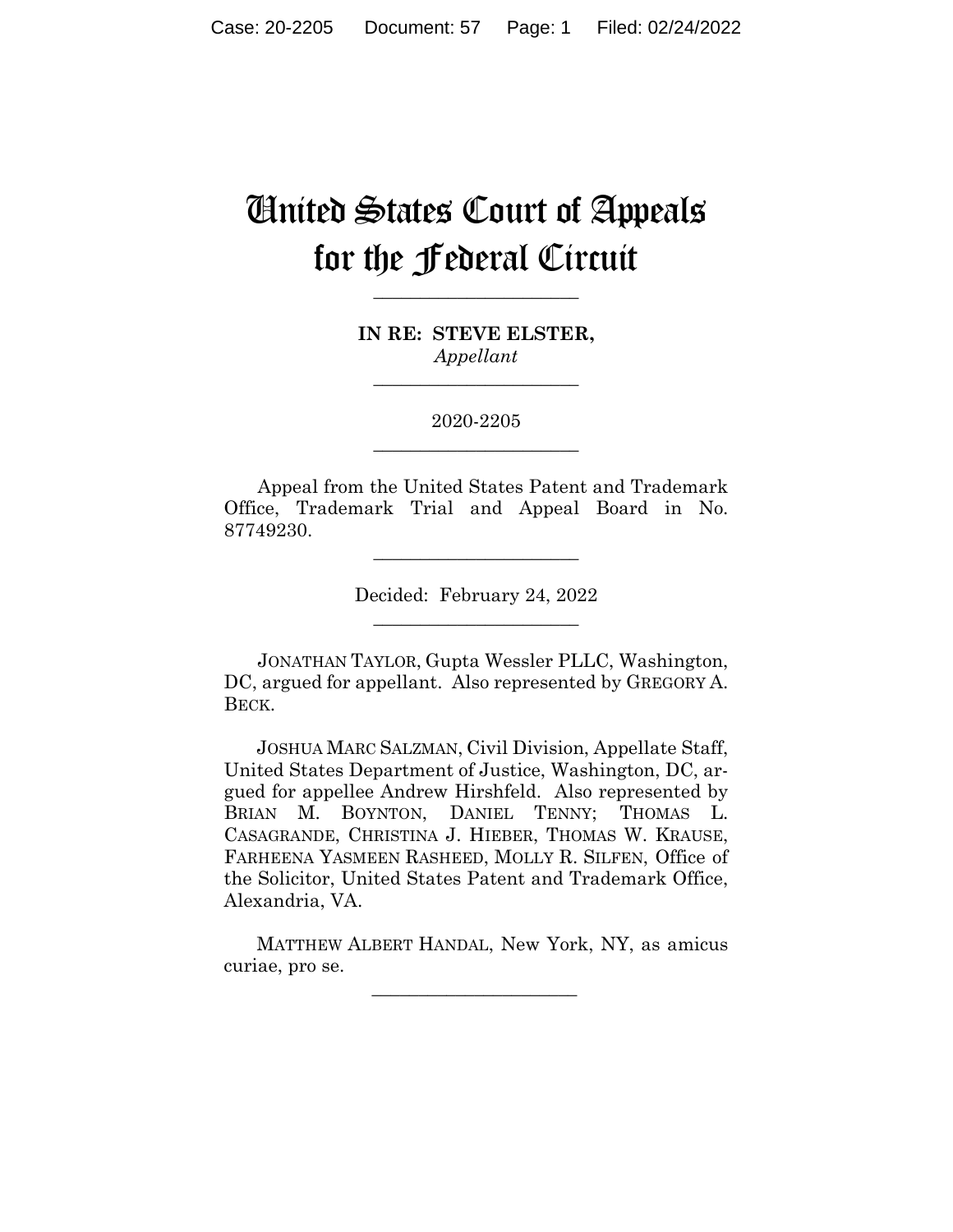## Before DYK, TARANTO, and CHEN, *Circuit Judges*.

## DYK, *Circuit Judge*.

Steve Elster appeals a decision of the Trademark Trial and Appeal Board ("Board"). The Board affirmed an examiner's refusal to register the trademark "TRUMP TOO SMALL" for use on T-shirts. The Board's decision was based on section 2(c) of the Lanham Act, 15 U.S.C. § 1052(c), and the Board's finding that the mark included the surname of a living individual, President Donald J. Trump, without his consent. Because we hold that applying section 2(c) to bar registration of Elster's mark unconstitutionally restricts free speech in violation of the First Amendment, we reverse the Board's decision.

#### **BACKGROUND**

In 2018, Elster sought to register the phrase "TRUMP TOO SMALL" in standard characters for use on shirts in International Class 25. The class of goods encompasses:

Shirts; Shirts and short-sleeved shirts; Graphic T-shirts; Long-sleeved shirts; Short-sleeve shirts; Short-sleeved shirts; Short-sleeved or long-sleeved t-shirts; Sweat shirts; T-shirts; Tee shirts; Tee-shirts; Wearable garments and clothing, namely, shirts. . . .

J.A. 1–2. According to Elster's registration request, the phrase he sought to trademark invokes a memorable exchange between President Trump and Senator Marco Rubio from a 2016 presidential primary debate, and aims to "convey[] that some features of President Trump and his policies are diminutive." J.A. 5.

The Patent and Trademark Office ("PTO") examiner rejected Elster's proposed mark on two grounds. First, the examiner concluded that the mark was not registrable because section 2(c) of the Lanham Act bars registration of a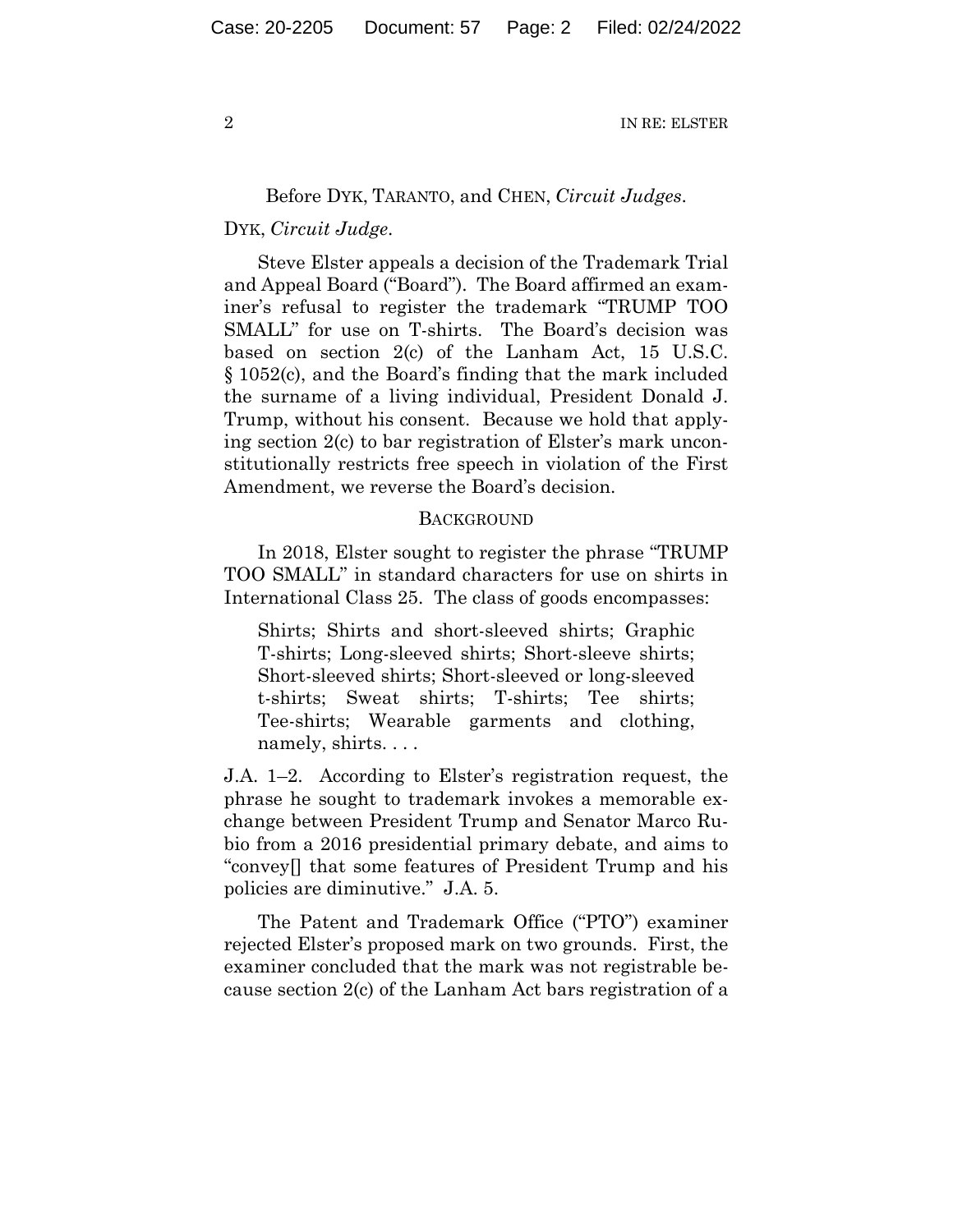trademark that "[c]onsists of or comprises a name . . . identifying a particular living individual" without the individual's "written consent." § 1052(c). Consistent with this provision, Elster's mark could not be registered because it used Trump's name without his consent. It did not matter, according to the examiner, that the mark was "intended as political commentary" because there is no statutory or "case law carve[] out" for "political commentary." J.A. 201. The examiner rejected Elster's contention that denying the application infringed his First Amendment rights, finding that the registration bars are not restrictions on speech, and in the alternative, that any such restriction would be permissible. In a separate decision, the examiner also denied registration of the mark under section 2(a)'s false association clause, which bars registration of trademarks that "falsely suggest a connection with persons, living or dead." § 1052(a). The examiner here also rejected a First Amendment defense.

Elster appealed both decisions to the Board, which consolidated the two cases. Elster argued that sections 2(c) and 2(a) constituted impermissible content-based restrictions on speech. He contended that strict scrutiny should apply, that neither provision was narrowly tailored to serve a compelling government interest, and that any government interest was outweighed by the First Amendment interest in allowing commentary and criticism regarding a political figure. The Board affirmed the examiner's denial of the mark in a decision that rested solely on section 2(c) grounds, finding it unnecessary to address the rejection under section 2(a).

Although the Board recognized that it does not have authority to declare statutory provisions unconstitutional, it noted that prior Board decisions have addressed the constitutionality of section 2(c) in light of the Board's experience and familiarity with the purposes underlying the statute, and it concluded that section 2(c) was not an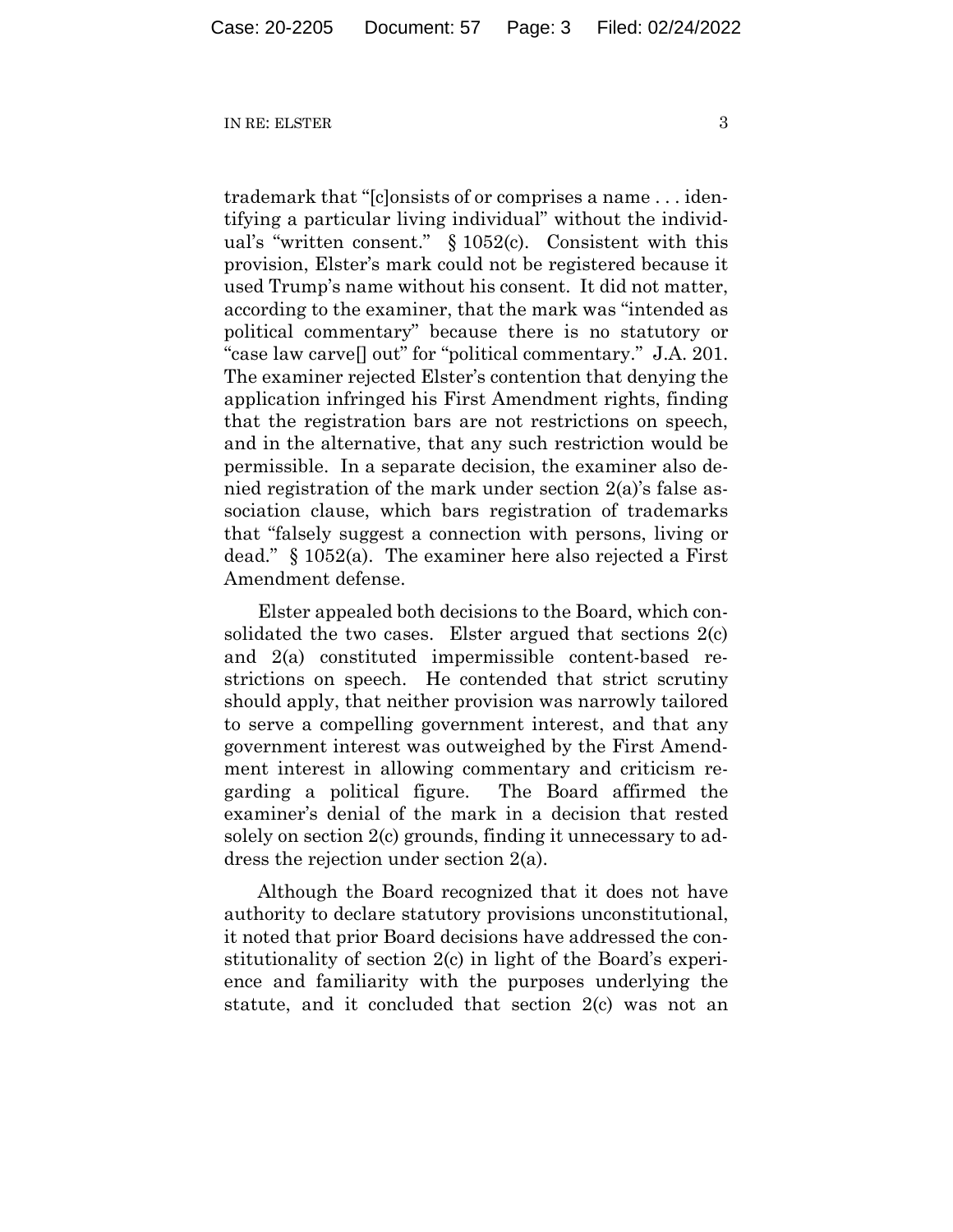unconstitutional restriction on free speech. The Board explained, "even if Section 2(c) were subject to greater scrutiny," it is narrowly tailored to advance two compelling government interests: protecting the named individual's rights of privacy and publicity and protecting consumers against source deception. J.A. 10. Elster appeals. We have jurisdiction pursuant to 15 U.S.C. § 1071(a).

#### **DISCUSSION**

I

Section 2 of the Lanham Act requires the PTO to refuse registration of certain categories of proposed trademarks. In the last five years, the Supreme Court has held unconstitutional two provisions of section 2. In *Matal v. Tam*, 582 U.S. \_\_\_, 137 S. Ct. 1744 (2017), the Court considered a provision of section 2(a) of the Lanham Act, which directed the PTO to deny registration of marks that "disparage . . . or bring . . . into contempt[] or disrepute" any "persons, living or dead," 15 U.S.C. § 1052(a). The eight-Justice Court was evenly split between two non-majority opinions, but both sides agreed that the provision violated the First Amendment. *See Tam*, 137 S. Ct. at 1765. In *Iancu v. Brunetti*, 588 U.S. \_\_\_, 139 S. Ct. 2294 (2019), the Court considered another provision of section 2(a) of the Lanham Act, which directed the PTO to deny registration of marks that "consist[] of or comprise[] immoral . . . or scandalous matter," § 1052(a). Again, the Court held the provision unconstitutional. *See Brunetti*, 139 S. Ct. at 2302. The two opinions in *Tam* and the majority opinion in *Brunetti* each relied on a "core postulate of free speech law"—that "[t]he government may not discriminate against speech based on the ideas or opinions it conveys" and concluded that "[v]iewpoint discrimination doomed" the two provisions. *Id.* at 2299.

The provision of the Lanham Act involved in this case, section 2(c), prohibits registration of a trademark that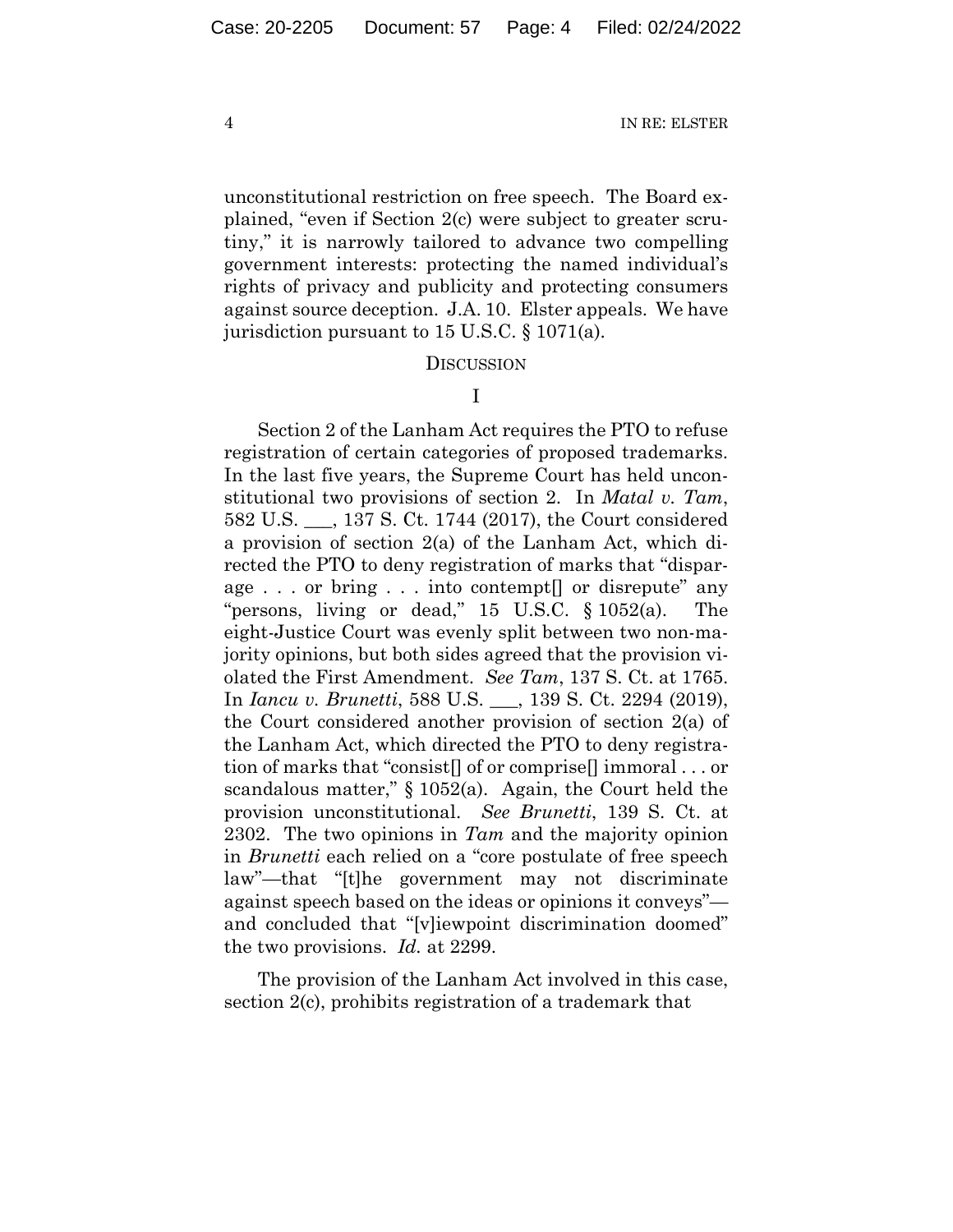[c]onsists of or comprises a name, portrait, or signature identifying a particular living individual except by his written consent, or the name, signature, or portrait of a deceased President of the United States during the life of his widow, if any, except by the written consent of the widow.

§ 1052(c). Neither *Tam* nor *Brunetti* resolves the constitutionality of section 2(c). Both holdings were carefully cabined to the narrow, "presumptive[] unconstitutional[ity]" of section 2(a)'s viewpoint-based restrictions, *Brunetti*, 139 S. Ct. at 2299 (quoting *Rosenberger v. Rector & Visitors of Univ. of Va.*, 515 U.S. 819, 829–30 (1995)), and Elster agrees that section 2(c) does not involve viewpoint discrimination, Oral Arg. at 45:49–46:35. We nonetheless conclude that as applied in this case, section 2(c) involves content-based discrimination that is not justified by either a compelling or substantial government interest.

## II

While neither *Tam* nor *Brunetti* resolves this case, they do establish that a trademark represents "private, not government, speech" entitled to some form of First Amendment protection. *Tam*, 137 S. Ct. at 1760; *see Brunetti*, 139 S. Ct. at 2299. The cases also establish that trademarks often "do not simply identify the source of a product or service but go on to say something more" on "some broader issue." *Tam*, 137 S. Ct. at 1764 (Alito, J.). They frequently "have an expressive content" and can convey "powerful messages . . . in just a few words." *Id.* at 1760. Even though the government in the trademark area has not imposed an absolute prohibition on speech, *Brunetti* further established that denying trademark registration "disfavors" the speech being regulated. 139 S. Ct. at 2297, 2300. We recognize, as the government contends, that section 2(c) does not prevent Elster from communicating his message outright. But whether Elster is free to communicate his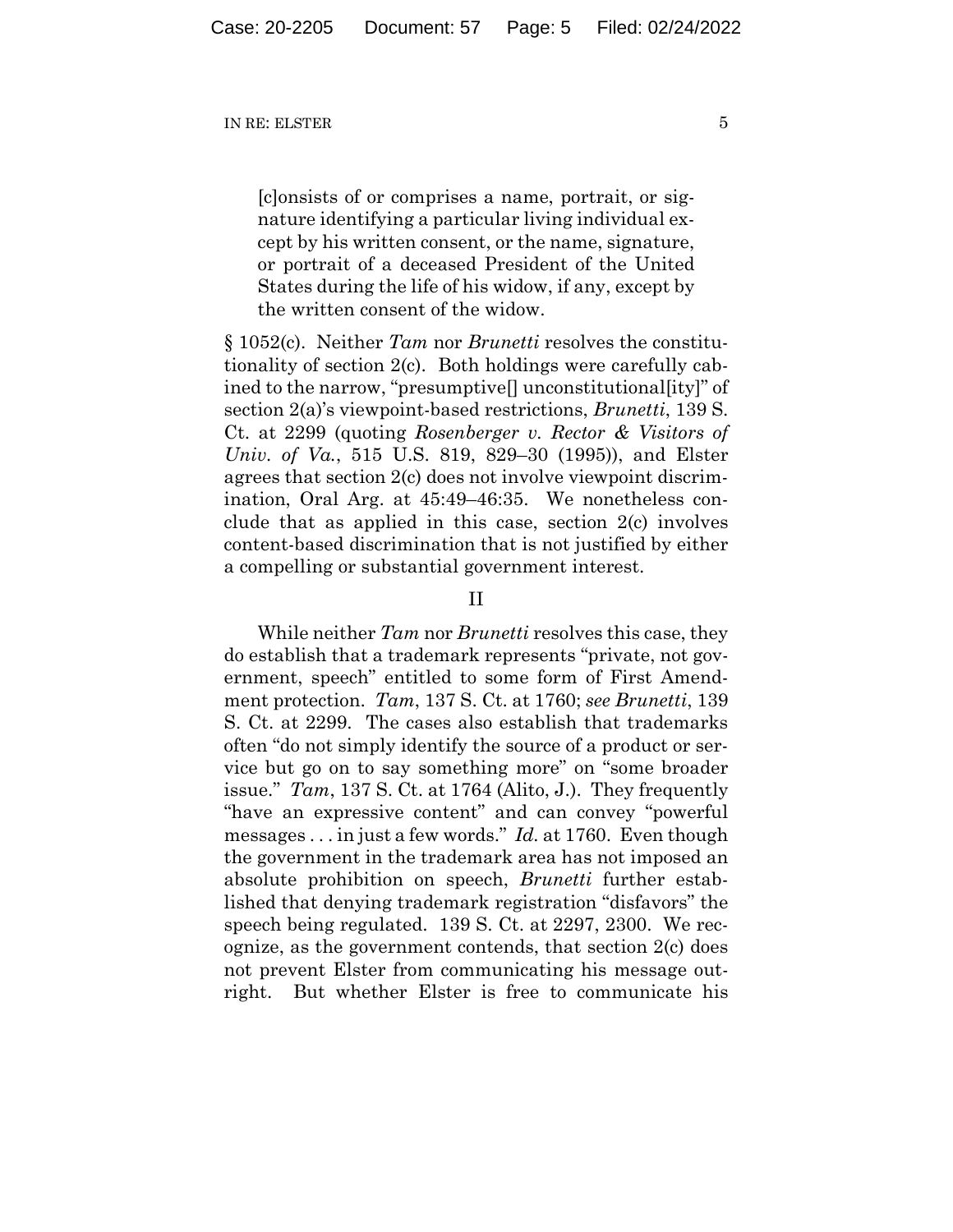message without the benefit of trademark registration is not the relevant inquiry—it is whether section 2(c) can legally disadvantage the speech at issue here.

The advantages of trademark registration are well known, including serving as "prima facie evidence of the validity of the registered mark and of the registration of the mark, of the owner's ownership of the mark, and of the owner's exclusive right to use the registered mark in commerce"; conferring "incontestable" status "once a mark has been registered for five years"; and enabling a mark holder to prevent the importation of goods "bearing an infringing mark" into the United States. *Tam*, 137 S. Ct. at 1753 (internal quotation marks omitted) (first quoting *B&B Hardware, Inc. v. Hargis Indus., Inc.*, 575 U.S. 138, 142 (2015); then quoting *id.* at 143; and then quoting 3 J. Thomas McCarthy, *Trademarks and Unfair Competition* § 19:9, at 19–38 (4th ed. 2017)).

Nonetheless, the government argues that because trademark protection is the equivalent of a government subsidy, it is not subject to First Amendment scrutiny so long as viewpoint discrimination is not involved. This position has little support in the Supreme Court's opinions in *Tam* and *Brunetti*. Although the dissenting Justices in *Brunetti* suggested that trademark registration might be viewed as a condition on a government benefit, 139 S. Ct. at 2308, 2317 (Sotomayor, J. concurring-in-part and dissenting-in-part), Justice Alito's opinion in *Tam*, joined by three other Justices, stated that the "federal registration of a trademark is nothing like" government subsidy programs that provide cash benefits to private parties, and that cases addressing such programs are "not instructive in analyzing the constitutionality of restrictions on" trademarks, 137 S. Ct. at 1761 (Alito, J.). Justice Kennedy's concurring opinion in *Tam*, joined by the three remaining Justices, declined to address the government subsidy framework, suggesting it was not relevant. *Id.* at 1765, 1767 (Kennedy,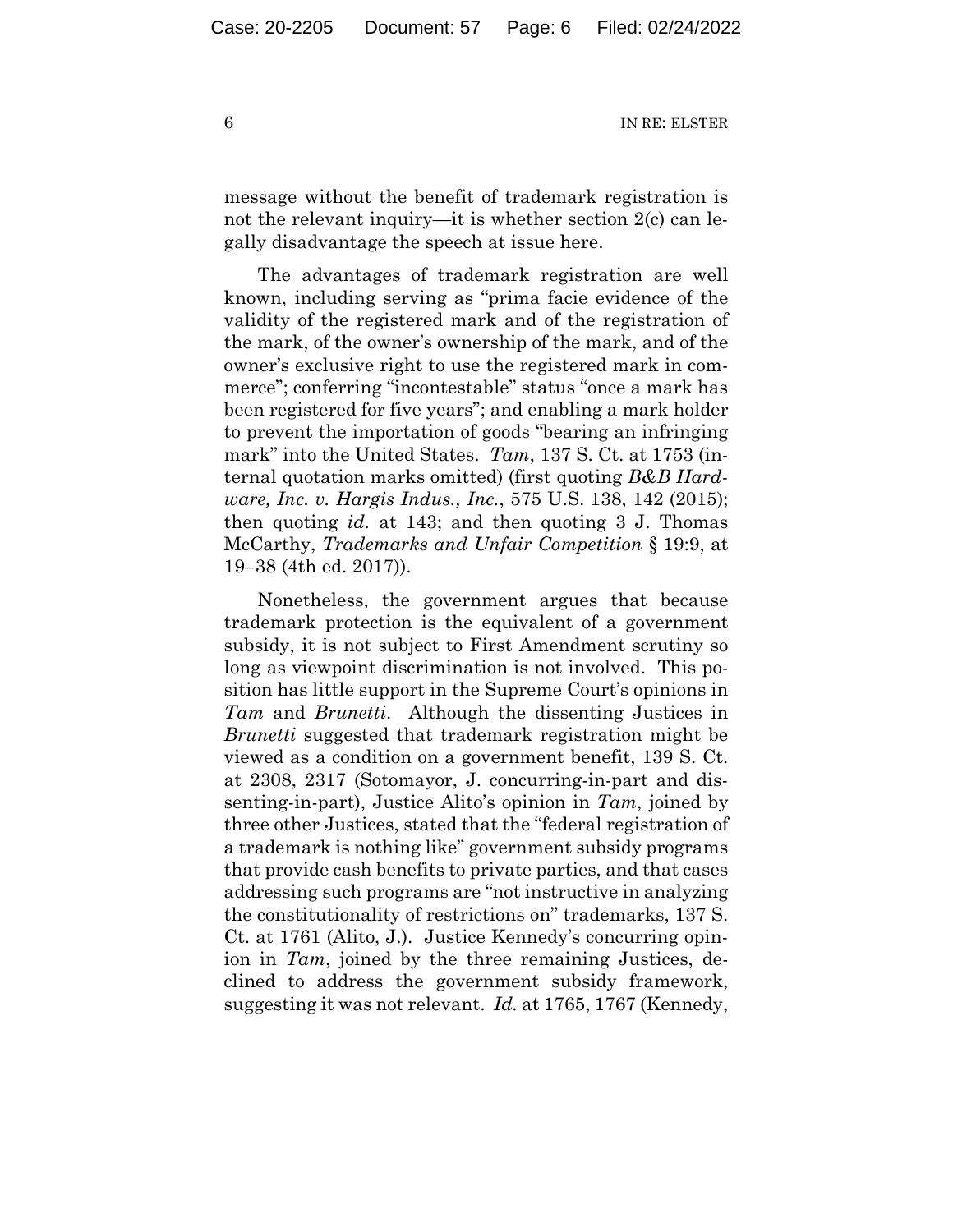J.). And when *Tam* and *Brunetti* were before this court, we held that trademark registration is not a government subsidy. *See In re Tam*, 808 F.3d 1321, 1348–54 (Fed. Cir. 2015) (en banc); *In re Brunetti*, 877 F.3d 1330, 1342–45 (Fed. Cir. 2017).

In any event, even if a trademark were a government subsidy, this is not a situation in which First Amendment requirements are inapplicable. Elster's mark is speech by a private party in a context in which controversial speech is part-and-parcel of the traditional trademark function, as the Supreme Court decisions in *Tam* and *Brunetti* attest. Under such circumstances, the effect of the restrictions imposed with the subsidy must be tested by the First Amendment. *See Legal Servs. Corp. v. Velazquez*, 531 U.S. 533, 543, 547–48 (2001) (funding condition barring lawyers from challenging constitutionality of welfare laws violated the First Amendment); *see also FCC v. League of Women Voters*, 468 U.S. 364, 396–97 (1984) (funding condition preventing broadcasters receiving federal funds from editorializing held unconstitutional).

 We are also not convinced by the government's argument that Lanham Act bars are comparable to speech restrictions in a limited public forum. To be sure, Justice Alito's opinion in *Tam*, joined by three other Justices, suggested that the limited public forum doctrine, which permits some viewpoint-neutral "content- and speaker-based restrictions," presented a "[p]otentially more analogous" framework than the subsidy theory. 137 S. Ct. at 1763 (Alito, J.). But this is not a case in which the government has restricted speech on its own property to certain groups or subjects, a fact distinguishing it from nearly all of the Supreme Court's limited public forum cases. *See In re Brunetti*, 877 F.3d at 1346 (citing cases). While a limited public forum need not be a physical place—it can be "metaphysical"—, our decision in *In re Brunetti* noted that when the Supreme Court has analyzed speech restrictions in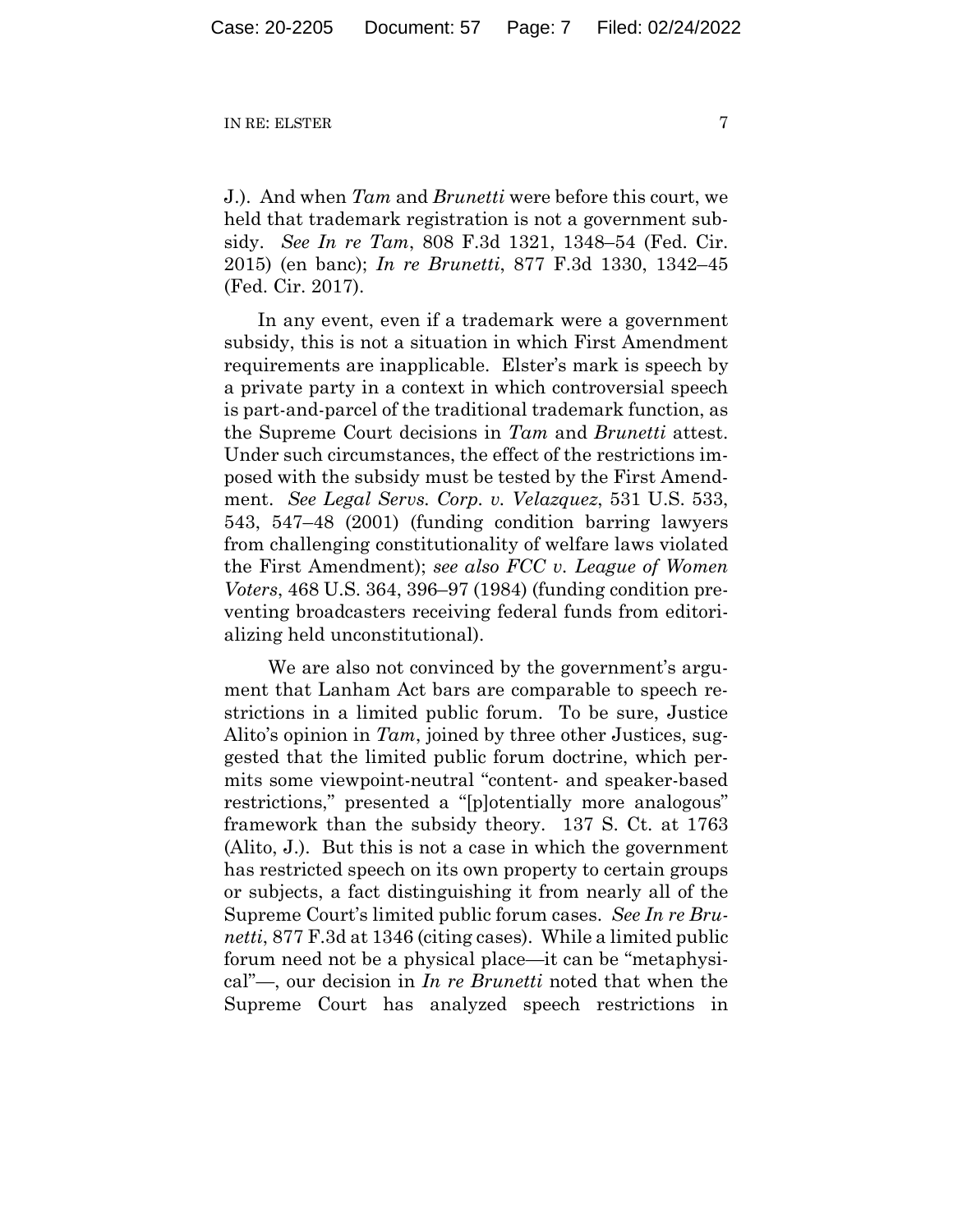metaphysical forums, such restrictions were always "tethered to government properties" where the effects were later felt. *Id.* at 1347 (citing *Rosenberger*, 515 U.S. at 830). No similar situation exists for the trademark registration program because "refusals chill speech anywhere from the Internet to the grocery store." *Id.* at 1348. We are not dealing with speech in a limited public forum. The speech here is entitled to First Amendment protection beyond protection against viewpoint discrimination.

It is well established that speech ordinarily protected by the First Amendment does not lose its protection "because the [speech] sought to be distributed [is] sold rather than given away." *Heffron v. Int'l Soc. for Krishna Consciousness, Inc.*, 452 U.S. 640, 647 (1981) (first citing *Murdock v. Pennsylvania*, 319 U.S. 105, 111 (1943); and then citing *Schaumburg v. Citizens for a Better Env't*, 444 U.S. 620, 632 (1980)); *see also Cardtoons, L.C. v. Major League Baseball Players Ass'n*, 95 F.3d 959, 970 (10th Cir. 1996) ("[W]e see no principled distinction between speech and merchandise that informs our First Amendment analysis. The fact that expressive materials are sold neither renders the speech unprotected . . . nor alters the level of protection." (citations omitted)). Nor is expressive speech entitled to a lesser degree of protection because it is printed on a T-shirt. *See Cohen v. California*, 403 U.S. 15, 18 (1971) (holding that a jacket bearing the words "Fuck the Draft" is protected speech); *see also Comedy III Prods., Inc. v. Gary Saderup, Inc.*, 21 P.3d 797, 804 (Cal. 2001) ("Nor does the fact that Saderup's art appears in large part on a less conventional avenue of communications, T-shirts, result in reduced First Amendment protection."); *Ayres v. City of Chicago*, 125 F.3d 1010, 1014 (7th Cir. 1997) ("The T-shirts that the plaintiff sells carry an extensive written message of social advocacy; . . . there is no question that the T-shirts are a medium of expression prima facie protected by the free-speech clause of the First Amendment.").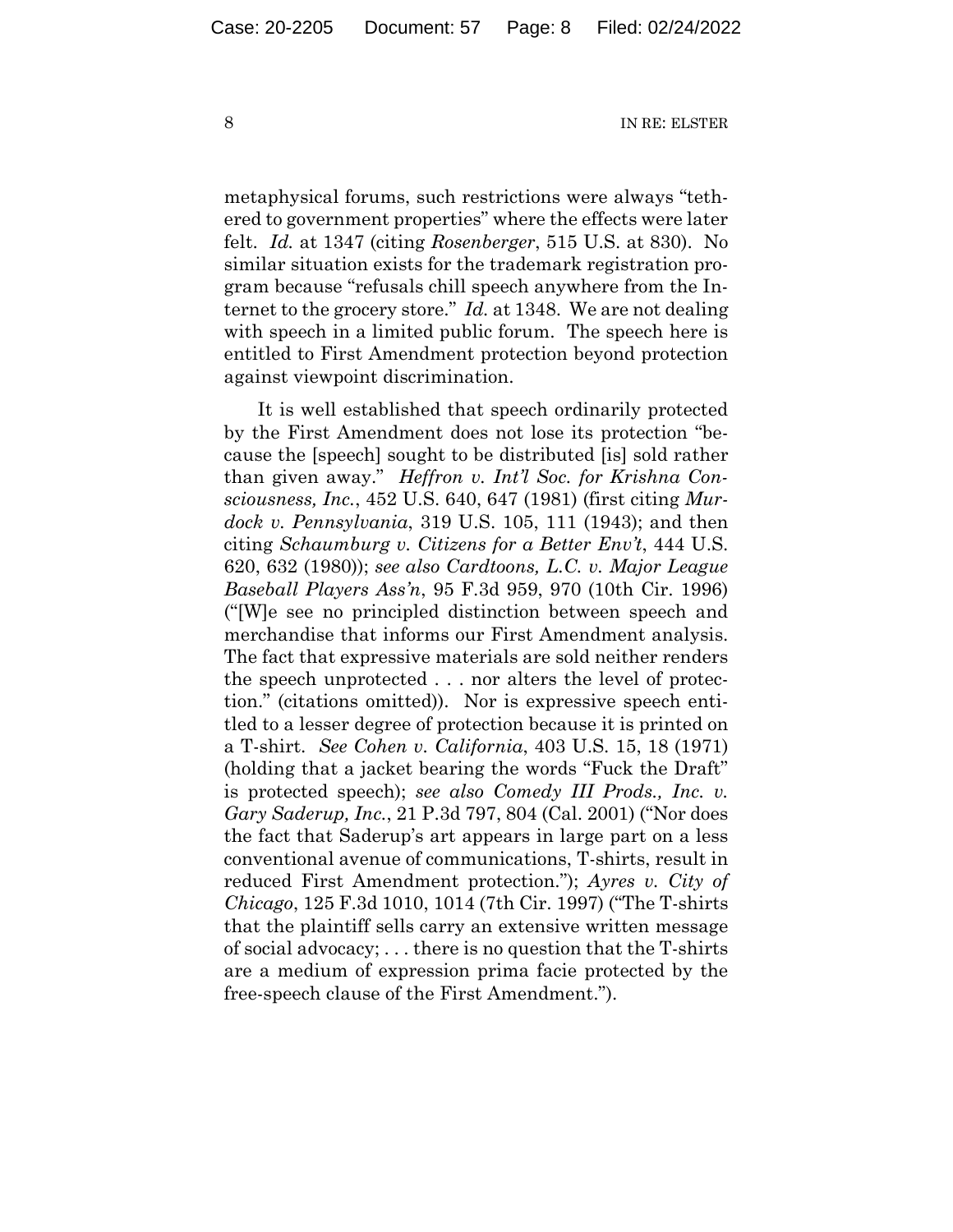That trademarked speech is entitled to First Amendment protection and that the protection is not lost because of the commercial nature of the speech does not establish the relevant test. Whatever the standard for First Amendment review of viewpoint-neutral, content-based restrictions in the trademark area, whether strict scrutiny, *see Reed v. Town of Gilbert*, 576 U.S. 155, 163 (2015) (the restriction must be "narrowly tailored to serve compelling state interests"), or intermediate scrutiny, *see Cent. Hudson Gas & Elec. Corp. v. Pub. Serv. Comm'n of N.Y.*, 447 U.S. 557, 566 (1980) (the restriction must "directly advance[]" a "substantial" government interest), there must be at least a substantial government interest in the restriction. We proceed to examine the consequential First Amendment interests and the claimed government interests.

#### III

The First Amendment interests here are undoubtedly substantial. "Whatever differences may exist about interpretations of the First Amendment, there is practically universal agreement that a major purpose of that Amendment was to protect the free discussion of governmental affairs." *Mills v. Alabama*, 384 U.S. 214, 218 (1966); *see also N.Y. Times Co. v. Sullivan*, 376 U.S. 254, 269 (1964) ("The general proposition that freedom of expression upon public questions is secured by the First Amendment has long been settled by our decisions."); *Hustler Mag., Inc. v. Falwell*, 485 U.S. 46, 50 (1988) ("At the heart of the First Amendment is the recognition of the fundamental importance of the free flow of ideas and opinions on matters of public interest and concern."). Indeed, "speech concerning public affairs is more than self-expression; it is the essence of selfgovernment." *Garrison v. Louisiana*, 379 U.S. 64, 74–75 (1964).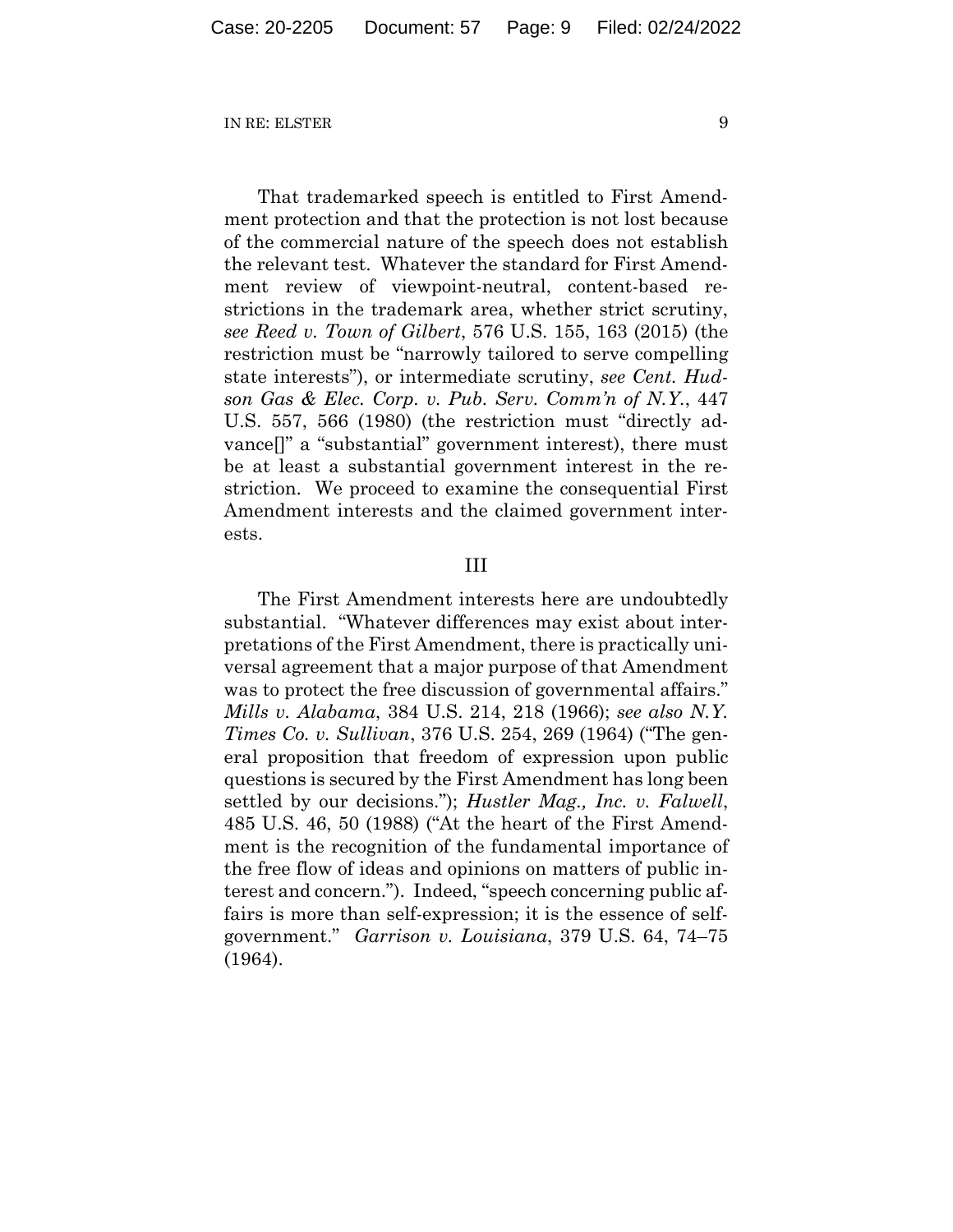In particular, "the right to criticize public men" is "[o]ne of the prerogatives of American citizenship." *Baumgartner v. United States*, 322 U.S. 665, 673–74 (1944). Such criticism "does not lose its constitutional protection merely because it is effective criticism and hence diminishes [public figures'] official reputations." *N.Y. Times*, 376 U.S. at 273. To the contrary, the First Amendment "has its fullest and most urgent application" to speech concerning public officials. *Monitor Patriot Co. v. Roy*, 401 U.S. 265, 272 (1971). Laws suppressing the right "to praise or criticize governmental agents" generally cannot be squared with the First Amendment. *Mills*, 384 U.S. at 219.

The government appears to recognize that the section 2(c) restriction implicates First Amendment interests but contends that these interests are outweighed by the government's substantial interest in protecting state-law privacy and publicity rights, grounded in tort and unfair competition law. Those interests are defined in the relevant Restatements. The Restatement (Second) of Torts defines the tort of "Appropriation of Name or Likeness," as actionable when a tortfeasor "appropriates to his own use or benefit the name or likeness of another." Restatement (Second) of Torts § 652C (1977). The comments elaborate that the right, thought to be "in the nature of a property right," protects the "interest of the individual in the exclusive use of his own identity, in so far as it is represented by his name or likeness." *Id.* at cmt. a. Recovery for appropriation also serves to "protect[] [an individual's] personal feelings against mental distress." *Id.*

The Restatement (Third) of Unfair Competition recognizes a separate cause of action that protects an individual's publicity rights. An unfair competition claim arises when a party "appropriates the commercial value of a person's identity by using without consent the person's name, likeness, or other indicia of identity for purposes of trade." Restatement (Third) of Unfair Competition § 46 (1995).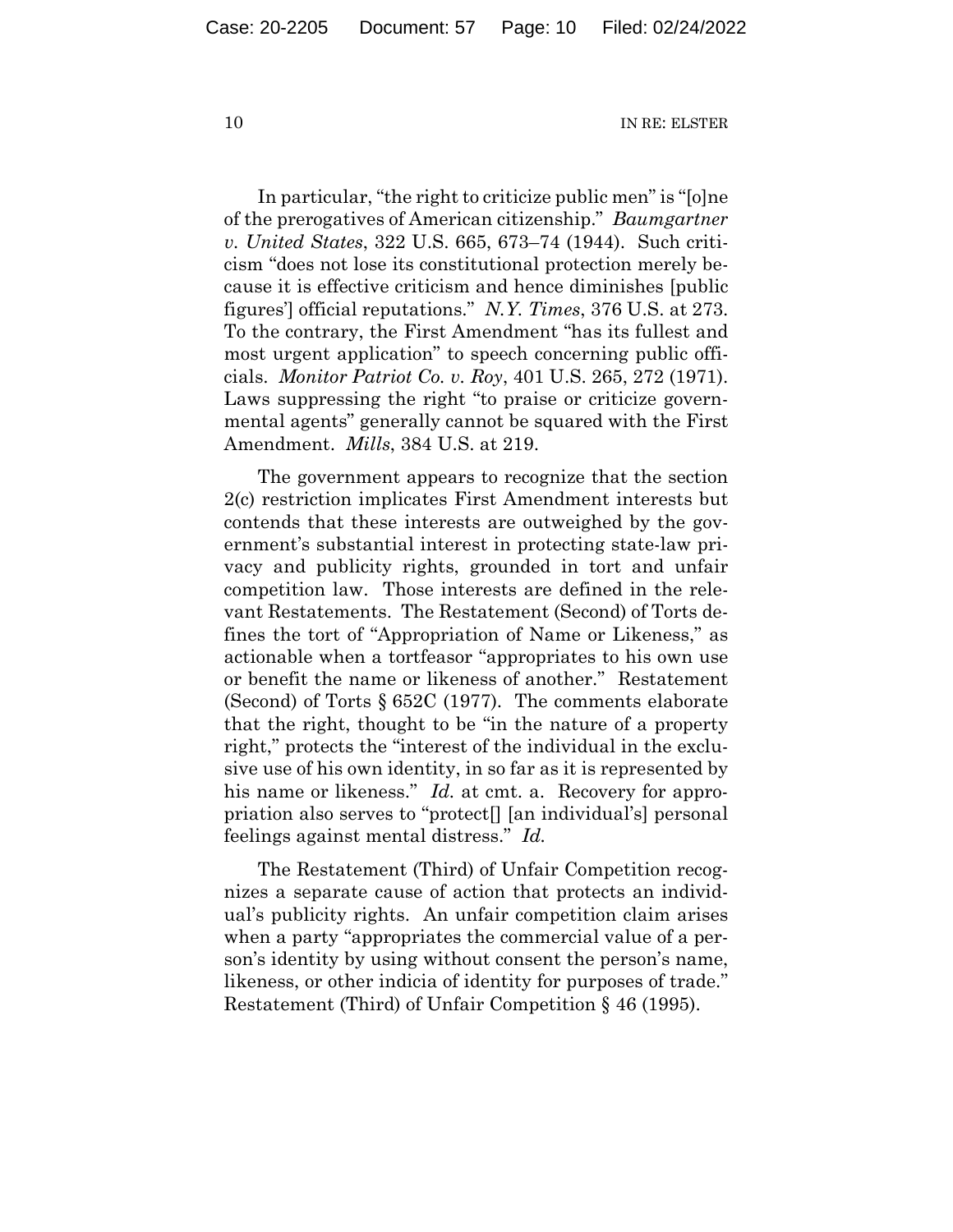The question here is whether the government has an interest in limiting speech on privacy or publicity grounds if that speech involves criticism of government officials speech that is otherwise at the heart of the First Amendment.

IV

We consider first the claimed right of privacy. Here, there can be no plausible claim that President Trump enjoys a right of privacy protecting him from criticism in the absence of actual malice—the publication of false information "with knowledge of its falsity or in reckless disregard of the truth." *Time, Inc. v. Hill*, 385 U.S. 374, 388 (1967). The government cites no case authority or treatise that recognizes such an interest, and there is no claim here of actual malice. In such circumstances, when the restricted speech comments on or criticizes public officials, the government has no interest in disadvantaging the speech to protect the individual's privacy interests. This recognition goes back to the very origin of the right of privacy, as recognized by the Supreme Court in *Bartnicki v. Vopper*:

As Warren and Brandeis stated in their classic law review article: 'The right of privacy does not prohibit any publication of matter which is of public or general interest.'

532 U.S. 514, 534 (2001) (quoting Samuel D. Warren & Louis D. Brandeis, *The Right to Privacy*, 4 Harv. L. Rev. 193, 214 (1890)).

In *Time*, the Supreme Court considered a New York privacy statute that permitted monetary recovery for "[a]ny person whose name, portrait or picture is used within this state for advertising purposes or for the purposes of trade without [] written consent," a provision quite similar in some respects to section 2(c) of the Lanham Act.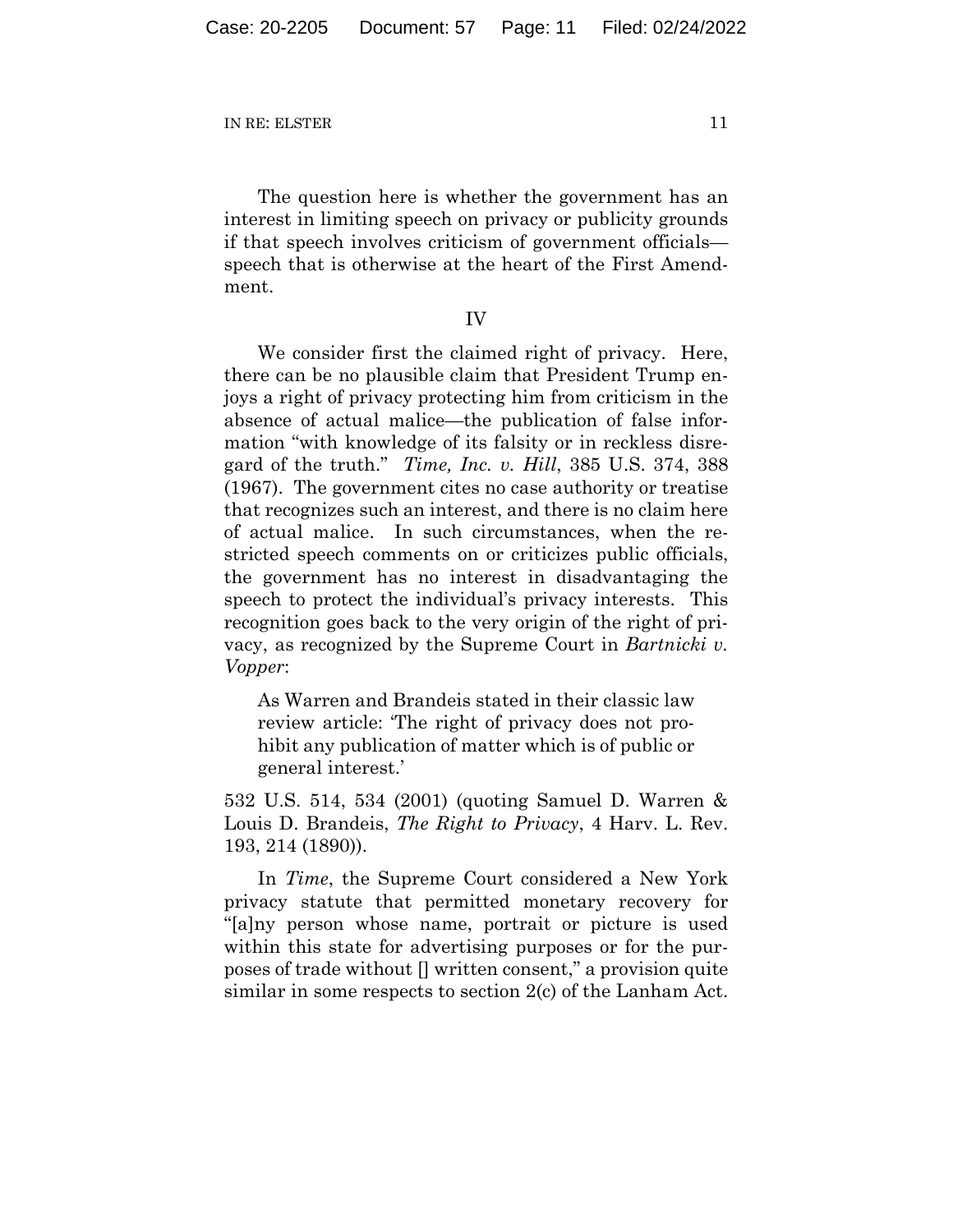385 U.S. at 376 n.1. A private individual sued Life Magazine after it published a story that falsely equated a play's plot with his family's experience of being held hostage by convicts in their suburban home. *Id.* at 378–79. The Court held that absent proof of actual malice, "constitutional protections for speech and press preclude[d]" recovery under the statute for "false reports of matters of public interest." *Id.* at 387–88.

The majority in *Bartnicki* later understood *Time* as requiring that "privacy concerns give way when balanced against the interest in publishing matters of public importance." 532 U.S. at 534. Those privacy concerns similarly must give way when the speech at issue references a public figure because public figures subject themselves to "greater public scrutiny and ha[ve] a lesser interest in privacy than an individual engaged in purely private affairs." *Id.* at 539 (Breyer, J., concurring); *see also id.* at 534 (majority opinion) ("One of the costs associated with participation in public affairs is an attendant loss of privacy."). With respect to privacy, the government has no legitimate interest in protecting the privacy of President Trump, "the least private name in American life," Appellant's Br. 35, from any injury to his "personal feelings" caused by the political criticism that Elster's mark advances.

V

The asserted interest in protecting the right of publicity is more complex. The government, of course, has an interest in protecting against copying or misappropriation of an existing mark, just as it has an interest in preventing misappropriation of other forms of intellectual property. In *San Francisco Arts & Athletics, Inc. v. U.S. Olympic Committee*, 483 U.S. 522, 526 (1987), a case not cited in either party's briefs, the Supreme Court considered the constitutionality of a statute that granted the United States Olympic Committee ("USOC") "the right to prohibit certain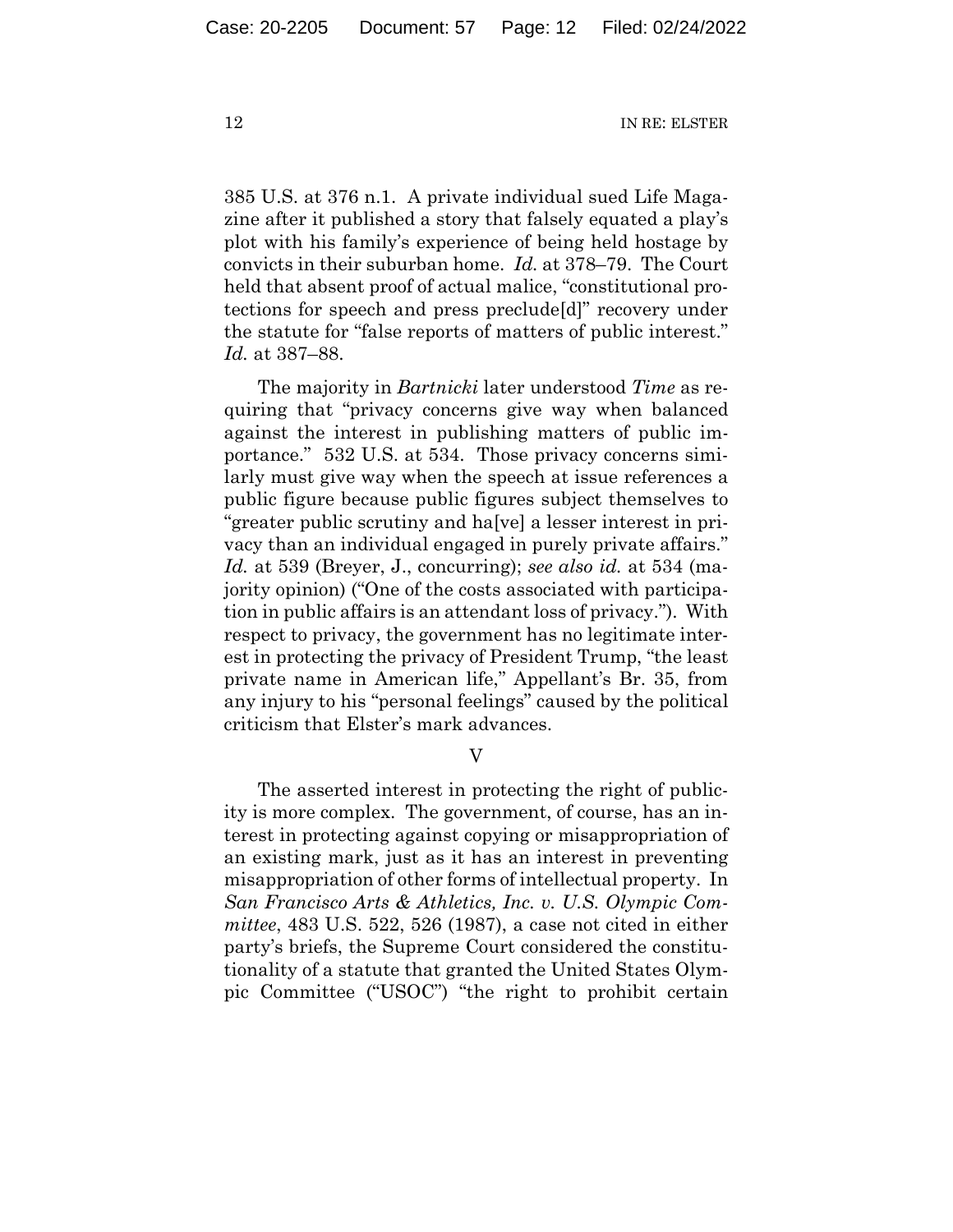commercial and promotional uses of the word 'Olympic' and various Olympic symbols." The USOC sought to enjoin a nonprofit's use of "Gay Olympic Games" on letterheads and mailings used to promote a nine-day athletic event, as well as on T-shirts and other merchandise sold promoting the games. *Id.* at 525. The nonprofit urged that its use of "Gay Olympic Games" was protected First Amendment expression. *Id.* at 531–32. Focusing on the fact that the nonprofit's use of the word Olympic "sought to exploit [the word's] 'commercial magnetism'" and that the "image [the nonprofit] sought to invoke was exactly the image" the USOC "carefully cultivated," the Court held that it was valid for Congress to determine that these "unauthorized uses, even if not confusing, nevertheless may harm the USOC by lessening the distinctiveness and thus the commercial value of the mark," such that the statute was consistent with the First Amendment. *Id.* at 539–41. The holding did not address whether the statute could validly prohibit speech critical of the Olympics, and in dicta suggested that it was not "clear that [the statute] restricts purely expressive uses of the word." *Id.* at 536.

No similar claim is made here that President Trump's name is being misappropriated in a manner that exploits his commercial interests or dilutes the commercial value of his name, an existing trademark, or some other form of intellectual property. *See also Zacchini v. Scripps-Howard Broad. Co.*, 433 U.S. 562, 575–76 (1977) (holding that state law consistent with the First Amendment can create tort liability for appropriating an individual's performance rights).

The government, in protecting the right of publicity, also has an interest in preventing the issuance of marks that falsely suggest that an individual, including the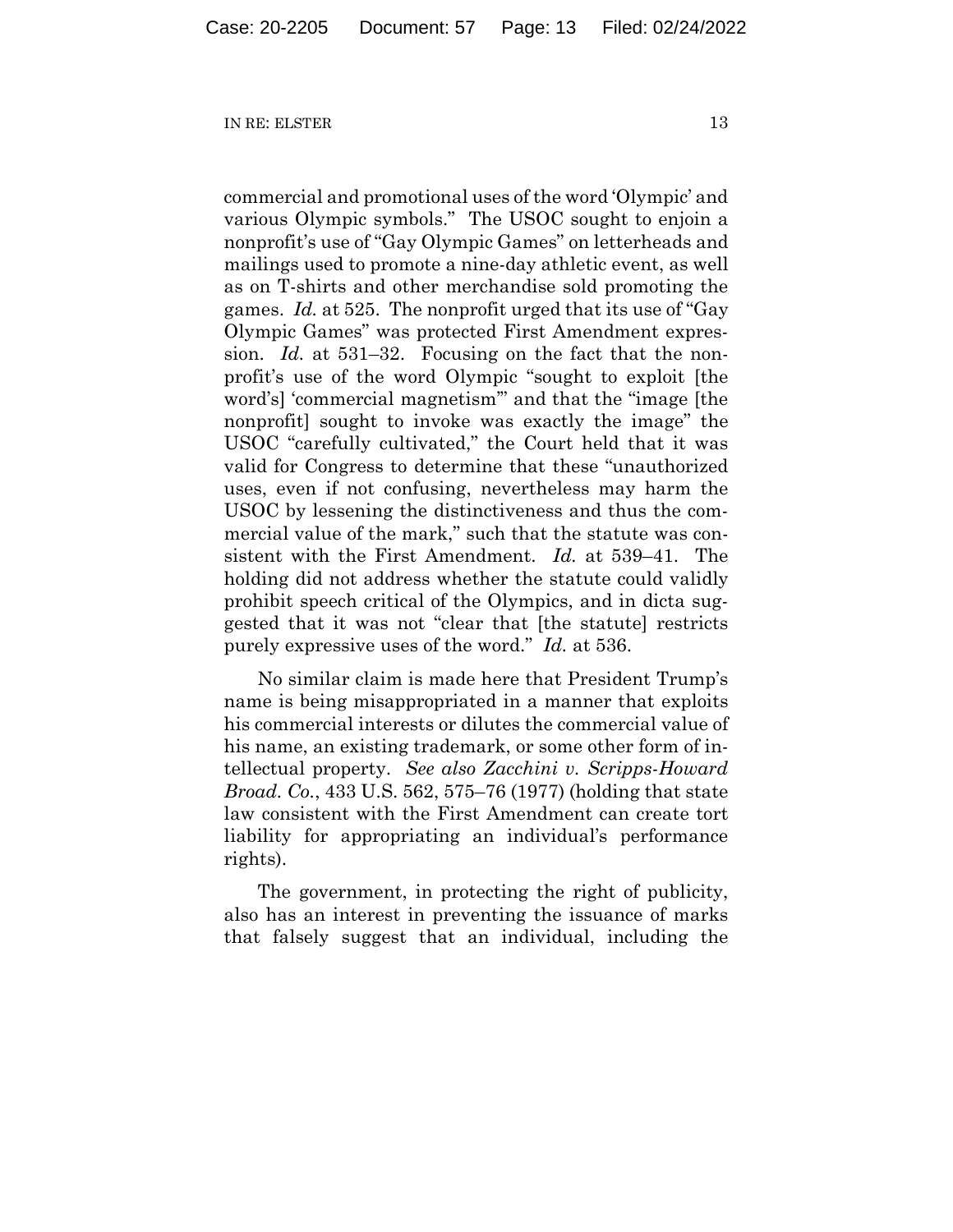President, has endorsed a particular product or service.<sup>1</sup> But that is not the situation here. No plausible claim could be or has been made that the disputed mark suggests that President Trump has endorsed Elster's product. In any event, trademarks inaccurately suggesting endorsement in a manner that infringes the "right of privacy, or the related right of publicity" are already barred by section 2(a) of the Lanham Act,<sup>2</sup> a provision not invoked on appeal.<sup>3</sup> *See, e.g.*, *Bridgestone/Firestone Rsch., Inc. v. Auto. Club de l'Ouest de la Fr.*, 245 F.3d 1359, 1363 (Fed. Cir. 2001) ("This protection of rights of personal privacy and publicity distinguishes the § 2(a) false suggestion of connection provision

<sup>&</sup>lt;sup>1</sup> This concern is also borne out by debates on section 2(c) evincing Congress's desire to prevent the use of presidential names to promote unsavory or other commercial products. *See, e.g.*, *Hearings on H.R. 9041 Before the Subcomm. on Trademarks of the House Comm. on Patents*, 75th Cong. 79 (1938) (statement of Rep. Lanham) ("I do not believe that George Washington should have his name bandied around on every commonplace article that is in ordinary use, because I think we have better ways of preserving the name and the fame of George Washington than in that manner."); *Hearings on H.R. 4744 Before the Subcomm. on Trademarks of the House Comm. on Patents*, 76th Cong. 18–19 (1939) (statement of Rep. Rogers) ("I quite agree that Abraham Lincoln gin ought not to be used, but I would not say the use of G. Washington on coffee should not be permissible.").

<sup>&</sup>lt;sup>2</sup> As stated previously, section  $2(a)$ 's false association clause bars registration of trademarks that "falsely suggest a connection with persons, living or dead." § 1052(a).

<sup>3</sup> We note that the Board did not address the examiner's rejection of Elster's proposed mark on section 2(a) grounds, and the government on appeal similarly did not raise section 2(a) as an alternative basis for affirming the Board's decision.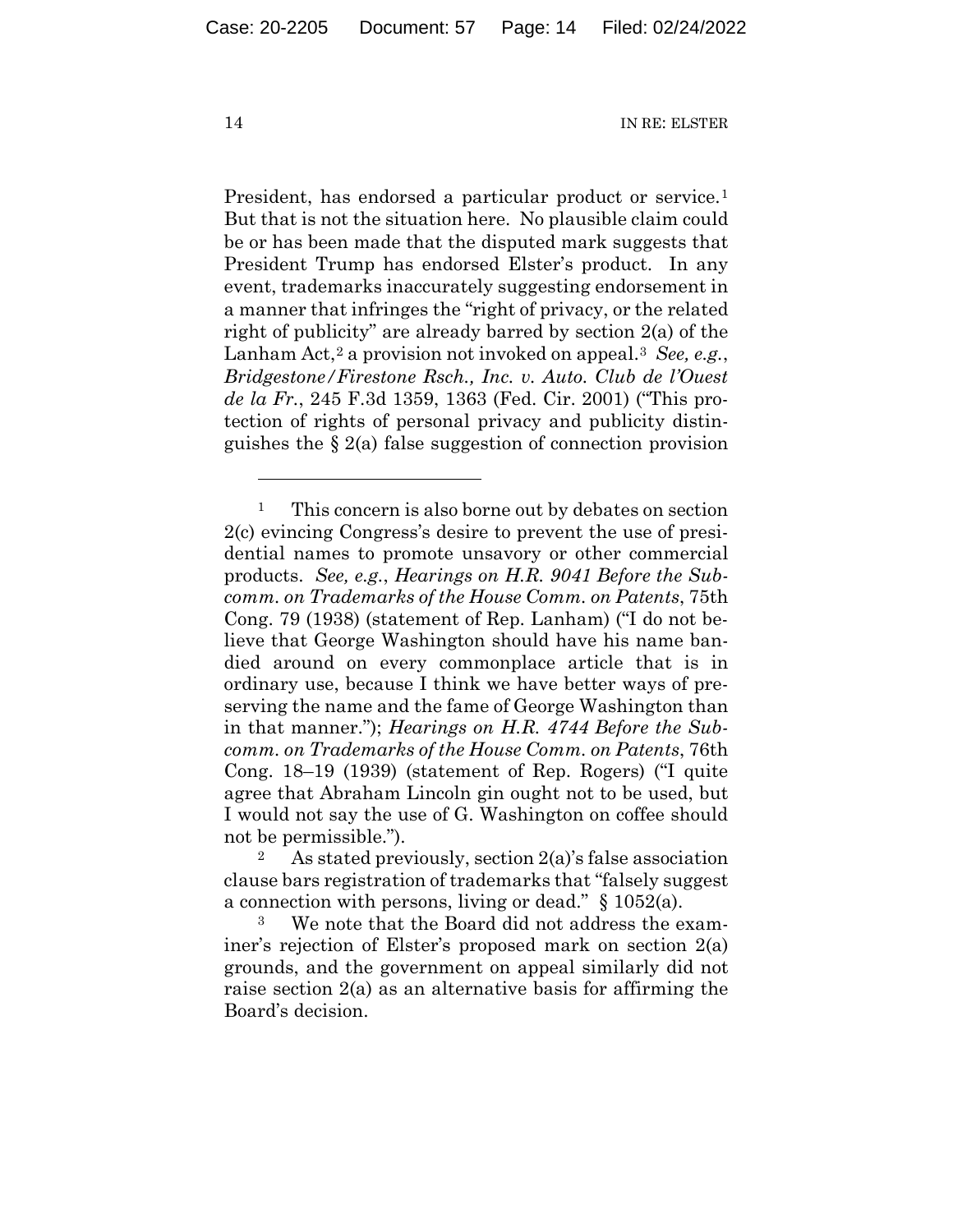from the § 2(d) likelihood of confusion provision."); *Univ. of Notre Dame Du Lac v. J.C. Gourmet Food Imps. Co.*, 703 F.2d 1372, 1376 (Fed. Cir. 1983) ("[Section] 2(a) was intended to preclude registration of a mark which conflicted with another's rights, even though not founded on the familiar test of likelihood of confusion.").

The right of publicity does not support a government restriction on the use of a mark because the mark is critical of a public official without his or her consent. The Restatement of Unfair Competition recognizes that challenges under state-law publicity statutes are "fundamentally constrained by the public and constitutional interest in freedom of expression," such that the "use of a person's identity primarily for the purpose of communicating information or expressing ideas is not generally actionable as a violation of the person's right of publicity." Restatement (Third) of Unfair Competition § 47 cmt. c.

Thus, for example, the Tenth Circuit held that parody baseball trading cards, including cards "featuring caricatures of political and sports figures" accompanied by "humorous commentary about their careers," constituted protected speech. *Cardtoons*, 95 F.3d at 962, 972. Although the cards appropriated the commercial value of the players' names and likenesses without their consent, the card producer had a "countervailing First Amendment right to publish the cards" because the use of parody "provide[d] social commentary on public figures," "an especially valuable means of expression." *Id.* at 968–69, 972.

[C]elebrities with control over the parodic use of their identities would not use the power to 'ration the use of their names in order to maximize their value over time[.]' . . . They would instead use that power to suppress criticism, and thus permanently remove a valuable source of information about their identity from the marketplace.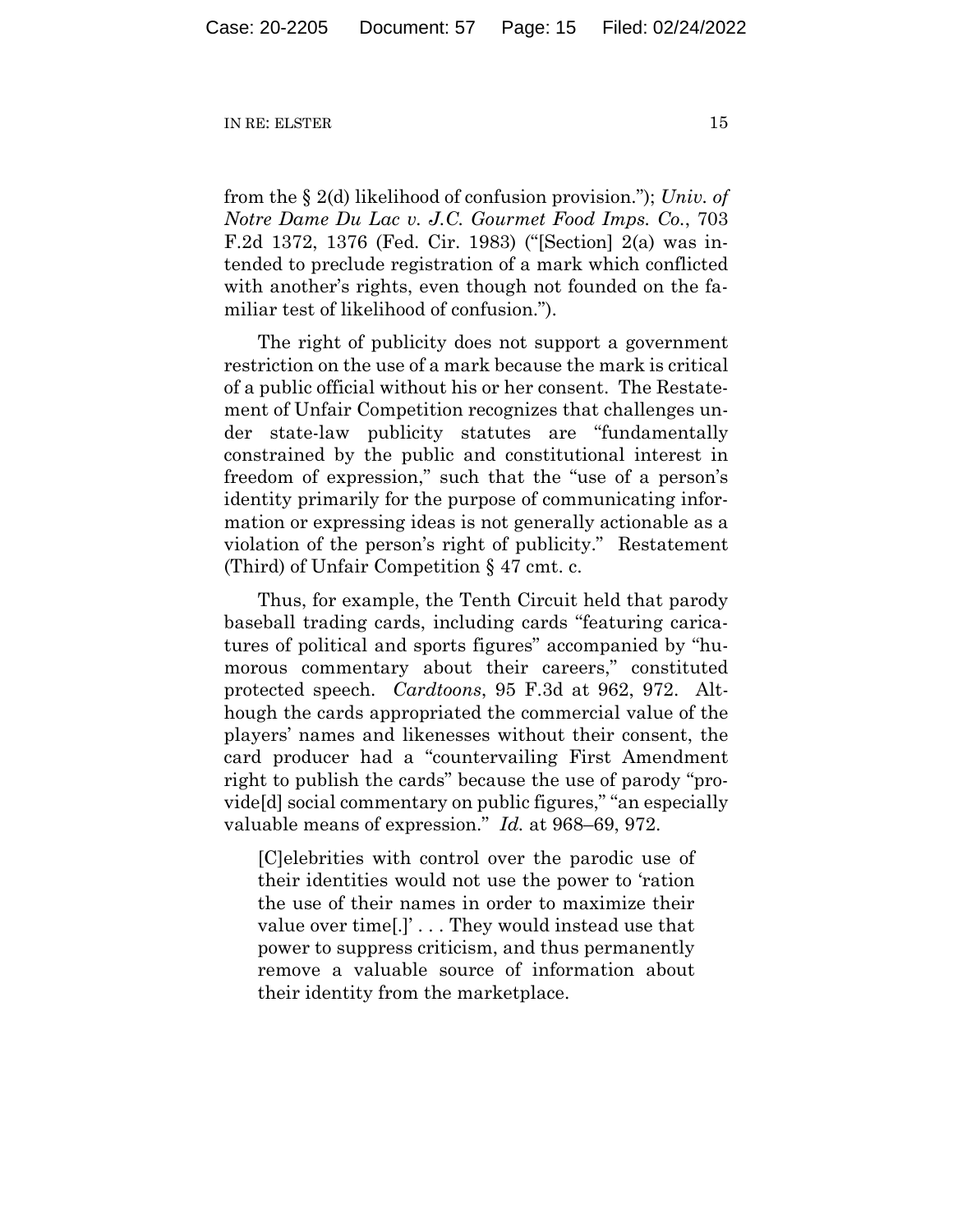#### *Id.* at 975.

The California Supreme Court similarly concluded that there is no right to restrict dissemination of a public figure's likeness when the publication is intertwined with parody or critical speech:

[T]he right of publicity cannot, consistent with the First Amendment, be a right to control the celebrity's image by censoring disagreeable portrayals. Once the celebrity thrusts himself or herself forward into the limelight, the First Amendment dictates that the right to comment on, parody, lampoon, and make other expressive uses of the celebrity image must be given broad scope.

*Comedy III*, 21 P.3d at 807;<sup>4</sup> see also Titan Sports, Inc v. *Comics World Corp.*, 870 F.2d 85, 88 (2d Cir. 1989) ("[A] court must be ever mindful of the inherent tension between the protection of an individual's right to control the use of his likeness and the constitutional guarantee of free dissemination of ideas, images, and newsworthy matter in whatever form it takes."); *ETW Corp. v. Jireh Pub., Inc.*, 332 F.3d 915, 938 (6th Cir. 2003) (holding prints of Tiger Woods reflecting his likeness constituted protected, creative expression in the face of a right of publicity challenge); *Hart v. Elec. Arts, Inc.*, 717 F.3d 141, 170 (3d Cir. 2013) (finding use of a football player's photo in a video game that "imbue[d] the image with additional meaning beyond simply being a representation of a player," was "shielded by the First Amendment"). New York courts have also recognized judicial exceptions to the state's right of publicity

<sup>&</sup>lt;sup>4</sup> The court ultimately allowed the plaintiff to recover on its right of publicity claim because the disputed T-shirt created a "literal, conventional depiction[] of The Three Stooges so as to exploit their fame." *Comedy III*, 21 P.3d at 811.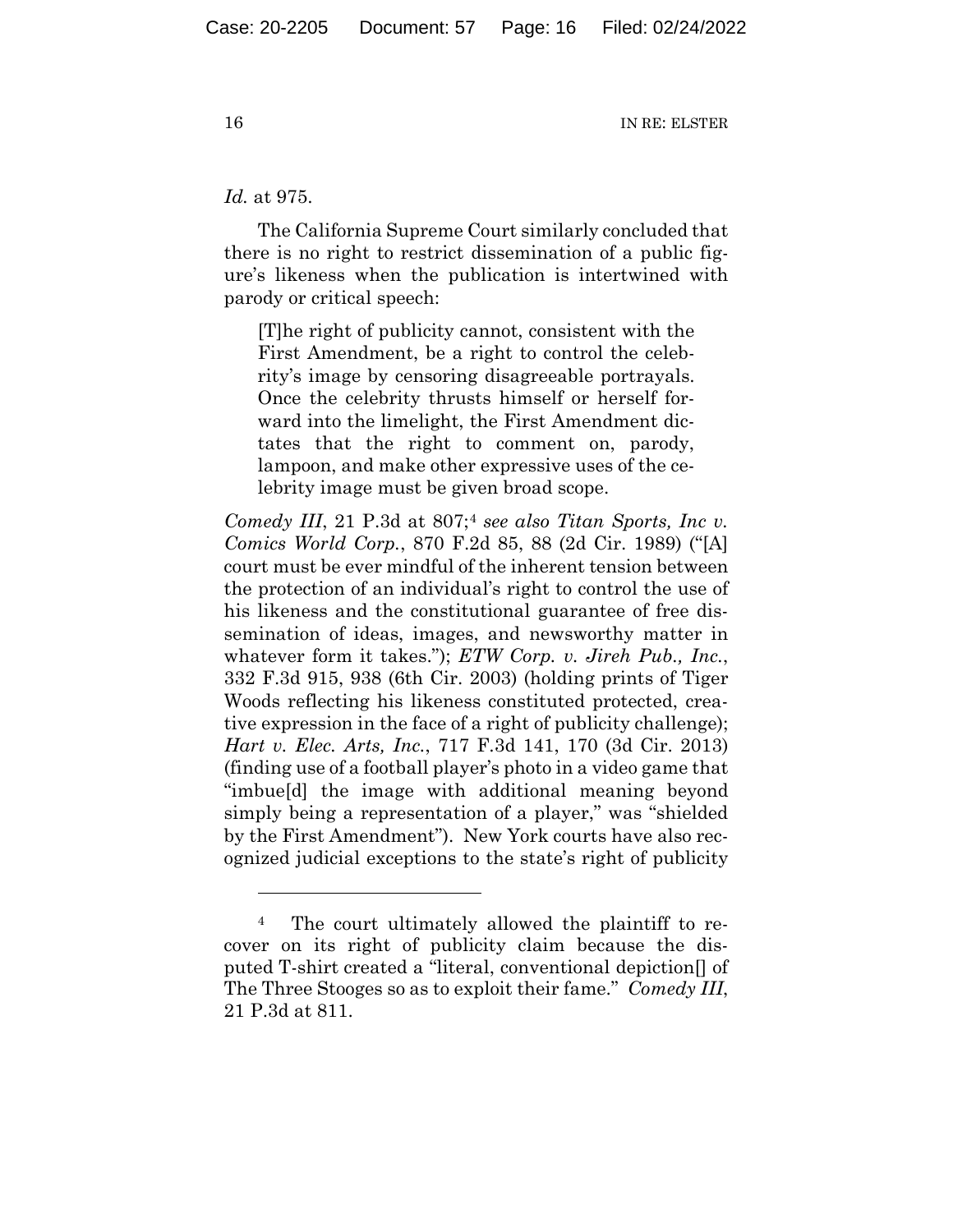statute for "newsworthy events or matters of public interest," "works of humor," "art," "fiction, and satire." *Lohan v. Take-Two Interactive Software, Inc.*, 97 N.E.3d 389, 393 (N.Y. 2018).

The right of publicity is particularly constrained when speech critical of a public official is involved. The Restatement specifically notes that the right of publicity would be unavailable to "a candidate for public office" who sought to "prohibit the distribution of posters or buttons bearing the candidate's name or likeness, whether used to signify support or opposition." Restatement (Third) of Unfair Competition § 47 cmt. b. Similarly, in *Paulsen v. Personality Posters, Inc.*, 299 N.Y.S.2d 501, 508–09 (Sup. Ct. 1968), a comedian who had initiated a presidential campaign could not enjoin the distribution of mocking campaign posters bearing his likeness because the poster communicated "constitutionally protected" political speech that "must supersede any private pecuniary considerations."

The government has no valid publicity interest that could overcome the First Amendment protections afforded to the political criticism embodied in Elster's mark. As a result of the President's status as a public official, and because Elster's mark communicates his disagreement with and criticism of the then-President's approach to governance, the government has no interest in disadvantaging Elster's speech.

Contrary to the government's claim that section 2(c) merely "involves a targeted effort to preclude federal registration that facilitates a particular type of commercial behavior that has already been banned by most states," Gov't Br. 1, our review of state-law cases revealed no authority holding that public officials may restrict expressive speech to vindicate their publicity rights, and the government cites no such cases. In fact, every authority that the government cites reaches precisely the opposite conclusion,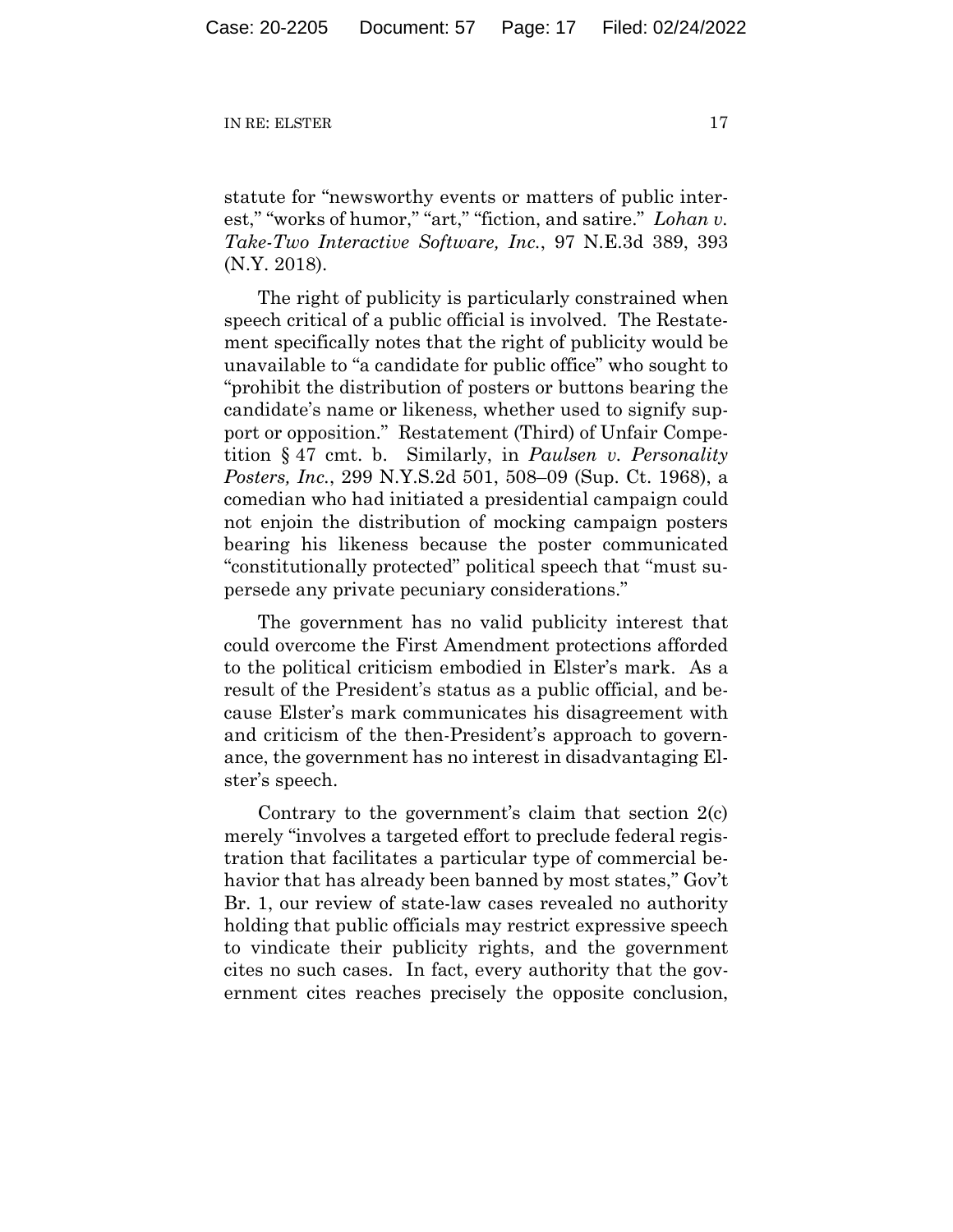recognizing that the right of publicity cannot shield public figures from criticism. *See generally* 1 J. Thomas McCarthy, *The Rights of Publicity & Privacy* § 2:4 (2d ed. 2020) ("Every personal and property right must peacefully co-exist within the confines of the free speech policies of the First Amendment.").<sup>5</sup>

In short, whether we apply strict scrutiny and the compelling government interest test, or *Central Hudson's*

Most of the cases the government cites upholding the right of publicity involve a routine use of a public figure's name or likeness to promote a product or the misappropriation of the commercial value of their identity. *Zacchini*, 433 U.S. 562 (broadcaster airing human cannonball performer's entire act); *Jordan v. Jewel Food Stores, Inc.*, 743 F.3d 509 (7th Cir. 2014) (advertisement incorporating Michael Jordan's name to promote grocery store); *Hart*, 717 F.3d 141, (video game using college football players' photos and likenesses); *Bridgestone*, 245 F.3d 1359 (tire manufacturer using French brand name on tires); *Bi-Rite Enters., Inc. v. Bruce Miner Co.*, 757 F.2d 440 (1st Cir. 1985) (posters depicting British rock group); *Carson v. Here's Johnny Portable Toilets, Inc.*, 698 F.2d 831 (6th Cir. 1983) (toilet manufacturer incorporating entertainer's "here's Johnny" catchphrase); *Univ. of Notre Dame Du Lac*, 703 F.2d 1372 (cheese importer using same brand name as university); *Haelan Lab'ys, Inc. v. Topps Chewing Gum, Inc.*, 202 F.2d 866 (2d Cir. 1953) (chewing-gum producer using athlete's photo to promote product); *Kimbrough v. Coca-Cola/USA*, 521 S.W.2d 719 (Tex. Civ. App. 1975) (Coca-Cola advertisement using football player's photo).

<sup>&</sup>lt;sup>5</sup> The one case the government cites involving parody or criticism of public figures held that a parody baseball card producer's use of MLB players' names and likenesses was not actionable under a right of publicity statute. *See Cardtoons*, 95 F.3d 959.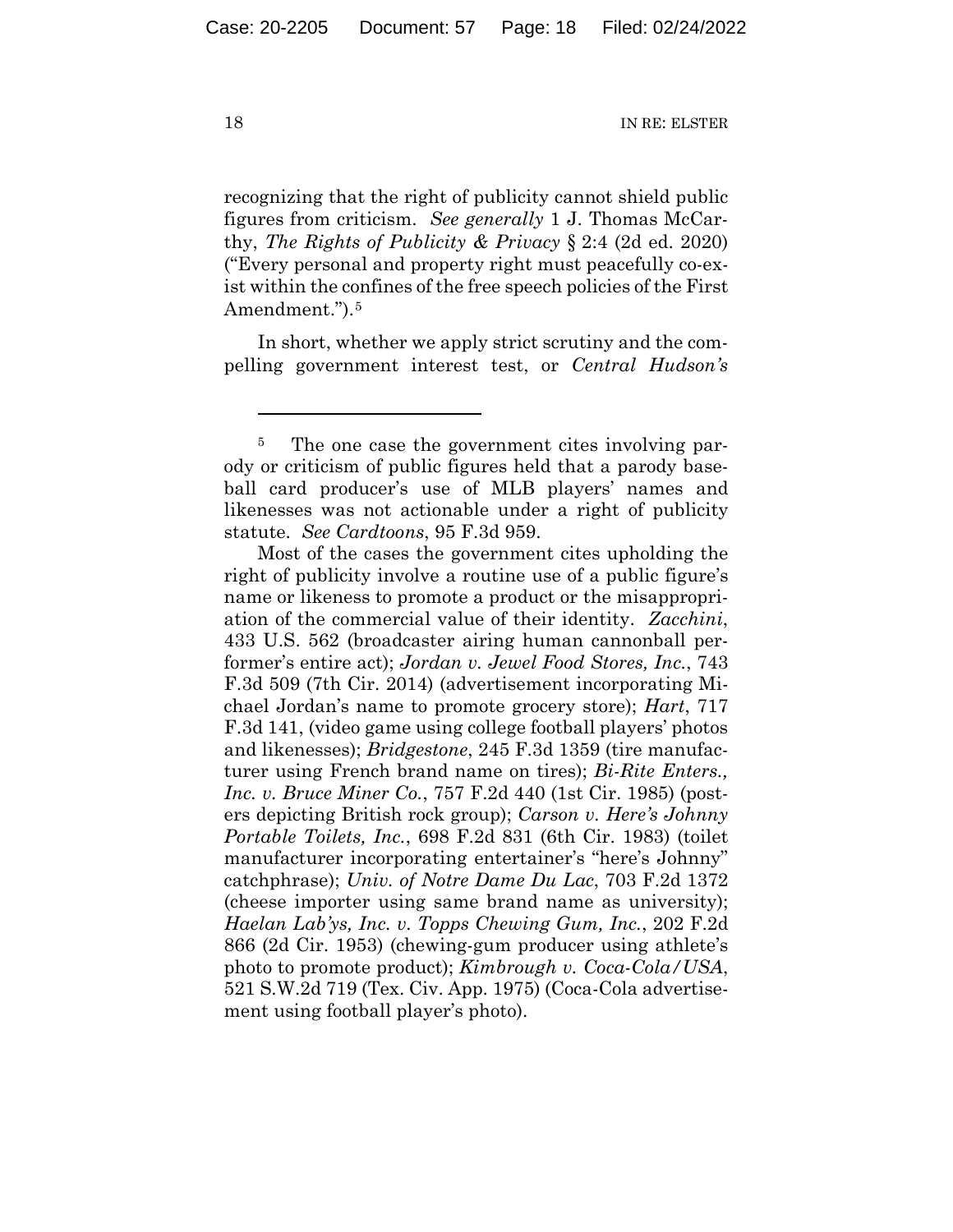intermediate scrutiny and the substantial government interest test, "the outcome is the same." *Sorrell v. IMS Health Inc.*, 564 U.S. 552, 571 (2011). The PTO's refusal to register Elster's mark cannot be sustained because the government does not have a privacy or publicity interest in restricting speech critical of government officials or public figures in the trademark context—at least absent actual malice, which is not alleged here.

### VI

As Elster raised only an as-applied challenge before this court, *see, e.g.*, Appellant's Br. 4; Oral Arg. 5:09–5:14, we have no occasion to decide whether the statute is constitutionally overbroad. We note, however, that section 2(c) raises concerns regarding overbreadth.

The First Amendment overbreadth doctrine recognizes that "a law may be overturned as impermissibly overbroad" when "a 'substantial number' of its applications are unconstitutional, 'judged in relation to the statute's plainly legitimate sweep.'" *Wash. State Grange v. Wash. State Republican Party*, 552 U.S. 442, 449 n.6 (2008) (internal quotation marks omitted) (quoting *New York v. Ferber*, 458 U.S. 747, 769–71 (1982)). It may be that a substantial number of section 2(c)'s applications would be unconstitutional. The statute leaves the PTO no discretion to exempt trademarks that advance parody, criticism, commentary on matters of public importance, artistic transformation, or any other First Amendment interests. It effectively grants all public figures the power to restrict trademarks constituting First Amendment expression before they occur.<sup>6</sup> In

<sup>6</sup> As interpreted by the PTO, section 2(c) has limited application to private individuals because it requires consent only if: "(1) the person is so well known that the public would reasonably assume a connection between the person and the goods or services; or (2) the individual is publicly